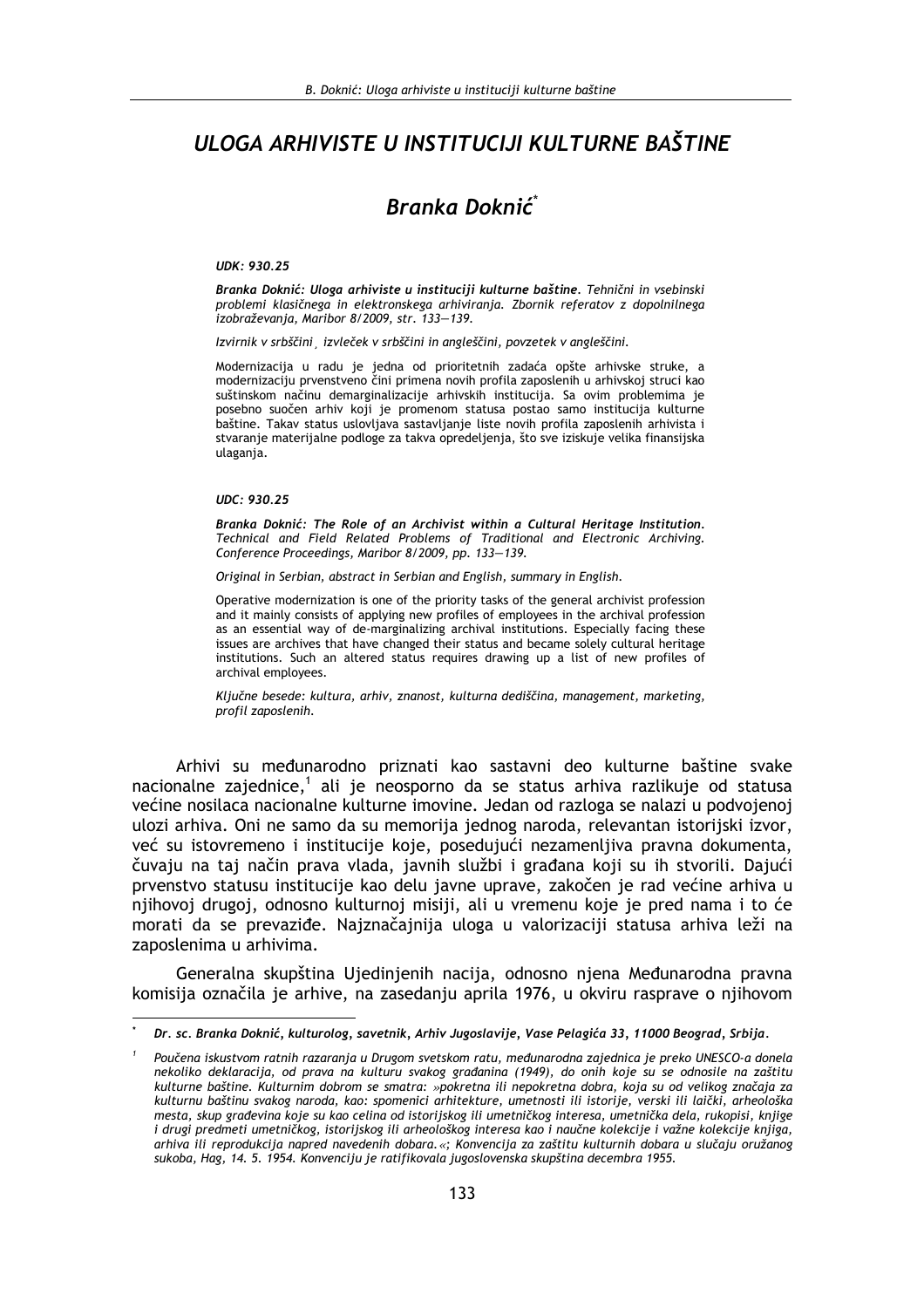značaju, kao institucije koje sem evidencije o upravljanju državnim poslovima, istovremeno obuhvataju pregled istorije ljudi i zbog toga imaju vrednost kulturnog dobra. Javni ili taini oni predstavliaju baštinu i javnu imovinu koju država čuva kao neotuđivu, tako da međunarodni eksperti određuju državni arhiv kao najvažniji deo svake državne zajednice i smatraju da je državu nemoguće zamisliti bez valute, bez finansija, bez sredstava i »bez arhiva... koji predstavlja... vrstu državne imovine koja je najbitnija i najrasprostranjenija - u meri u kojoj se može reći da potiče iz samog postojanja države«.<sup>2</sup>

I pored, zvanično, značajnog statusa svakog arhiva, na nacionalnom ali i na nivou svake regionalne i lokalne društvene zajednice, njihov realni status je mnogo manji. Manji i u okviru institucija državne uprave, a pogotovu u okviru institucija kulture. Prvi razlog je istorijsko vreme koje je iza nas. Briga komunističke države, blago rečeno, nije bila preterana po pitanju čuvanja arhivskih dokumenata. Recidivi te prakse prepoznatljivi su i danas, jer savremena državna praksa još uvek ne vrednuje arhiv kao instituciju vrednu svoje prvorazredne pažnje. Ako se političke okolnosti menjaju i ne daju više za pravo ovom argumentu, zašto se sada mirimo sa višedecenijskom situacijom u kojoj je arhivska institucija, a samim tim i arhivska struka, na samom začelju u okviru institucija kulturne baštine, a zašto su arhivi na ovim prostorima i dalje daleko od svake kulturne industrije, od svakog pregnuća koji bi ovu struku uveo u moderne tokove. Odgovor je prost - takav način rada je, prvenstveno, odgovarao većini zaposlenih u arhivima, jer su se u arhive slali kadrovi za koje je unapred bilo jasno da svojim radom neće ništa menjati. Ipak, neke stvari idu na bolje. I dalje će postojati potreba da deo zaposlenih zna hronološki da slaže dokumenta i da organizaciona šema stvaraoca fonda bude jedino znanje koje iz istoriografije poseduju, ali oni neće biti pretežni deo zaposlenih. Problem sa kojim se susreće arhivska i arhivistička struka prepoznat je na evropskom nivou, tako da je problemu modernizacije struke bilo posvećeno zasedanje poslednje evropske konferencije arhiva.<sup>3</sup> Na pomenutom zasedanju zaključeno je da procesi evropske integracije u savremenom društvu informacija i znanja predstavljaju nove izazove za arhivsku profesiju, koja u takvom okruženju mora da nađe svoje novo mesto u područiu modifikovanog evropskog visokog obrazovania. Visoko obrazovanie arhivista nekada je bilo vezano za istorijsku nauku, ali razvojem tehnologije posao arhiviste poprima mnogo šire oblike. Zato je preporučeno da EURBICA (Evropski ogranak Međunarodnog arhivskog saveta) i SPA (strukovno udruženje MAS-a), između ostalog, »provedu studiju izvodljivosti projekta razvoja evropskog okvira kompetencija za arhivsku struku«. Naredna konferencija istog statusa u Ženevi 2010. daće odgovor na to pitanje, a u okviru glavne teme o primeni informacionih tehnologija u arhivistici.

Značaj koji dobija informacija u savremenom svetu, kao i njena dostupnost promenili su ulogu zaposlenih u evropskim arhivima, koji su prvenstveno institucije državne uprave, a odnosi se na arhivistu čiji posao počinje stvaranjem zapisa, a završava korištenjem tih zapisa. Ono što nas interesuje to je profil zaposlenih u tzv. mrtvom arhivu, odnosno arhivu koji je jedino institucija kulturne baštine. U takvom arhivu prestaje potreba za pojedinim službama, izuzetno važnim za institucije javne uprave, ali se otvara pitanje novog profila zaposlenih u vrednovanju kulturnog blaga, poverenog na trajno čuvanje. Kao i ostale institucije kulturne baštine i arhiv mora

Izveštaj Međunarodne pravne komisije UN, dokument A/DN, 4/292, 8. 4. 1976.

Sedma evropska konferencija o arhivima, Varšava, 2006, Arhivist zanimanje budućnosti. Tema konferenciie bila je posvećena usklađivanju Bolonjske deklaracije o obrazovanju (1999), sa promenama u arhivskoj profesiji. S obzirom na značaj informacije u savremenom svetu, ali i na mogućnosti njenom pristupu, kao i na ulogu visoke tehnologije u tom procesu, mora doći do promena u profilu zaposlenih u arhivima. To je proces koji je konferencija preporučila svim nacionalmim arhivskim institucijama (38 prisutnih zemalja).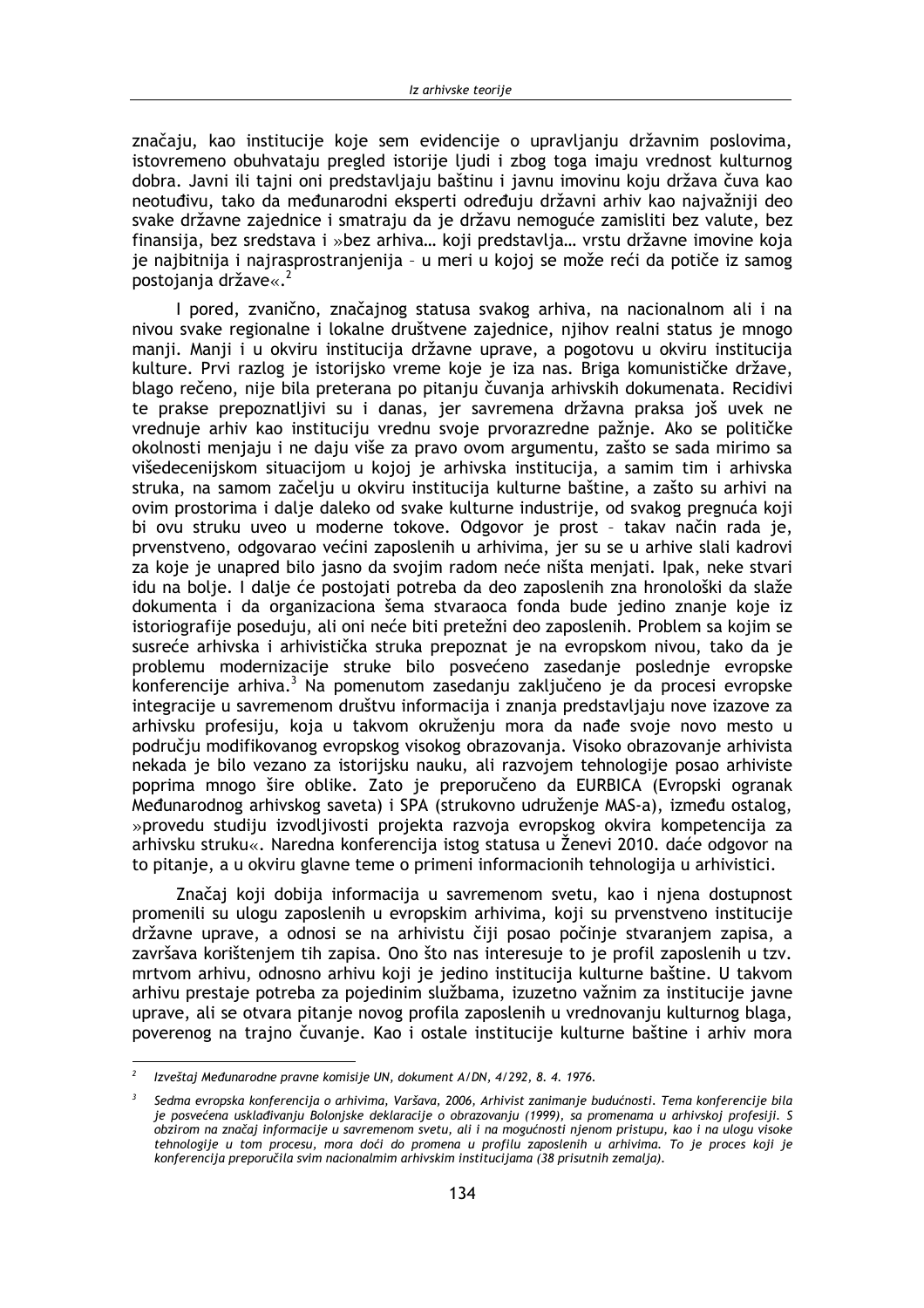svoju ulogu da prepozna prvenstveno u procesu naučne valorizacije poverene arhivske građe i u primeni tehnologije koja će tako valorizovanu građu učiniti dostupnom u naučne, ali i u druge svrhe.

## NAUČNA VALORIZACIJA

Promena u sastavu zaposlenih dolazi sa promenom statusa institucije. Kako je Arhiv Jugoslavije postao institucija kulturne baštine, njegov osnovni posao postaje naučna valorizacija građe i njeno adekvatno prezentovanje javnosti, a to pretpostavlja organizacionu strukturu primerenu tom zahtevu.<sup>4</sup> U Arhivu se mora formirati tim (odeljenje) koje će se baviti naučnom valorizacijom arhivske građe. Arhiv, ranije sa prefiksom državnog, nikada u svojoj inače kratkoj istoriji nije adekvatno valorizovao kulturno blago za čiju zaštitu je bio odgovoran. Da bi bilo utemeljeno kao spomenik kulture, arhivsko kulturno blago treba pre toga da prođe kroz proces naučno-istraživačke valorizacije i kategorizacije. Ovaj postupak je izuzetno važan, jer je građa deponovana u ovom arhivu jedinstven izvor za pisanje istorije prostora koji je dugi niz godina bio važan za događanja na svetskoj političkoj sceni.<sup>5</sup> Rad na valorizaciji građe mora početi zajedničkim planom i programom zaposlenih u arhivu i zaposlenih u naučnim i fakultetskim odeljenjima. Iz tih razloga savremeni arhivista treba da bude mnogo više upućen u dostignuća moderne istoriografije, odnosno da istorijski period koji se istražuje bude pokriven saznanjima savremene nauke.

Zaposleni treba da imaju najveći stepen školske spreme (Phd) i to iz niza naučnih disciplina, jer interdisciplinarna i komparativna istraživanja moraju postati pravilo. Svaki korpus kulturnog dobra, pa tako i arhivska građa je deo ukupnog svetskog kulturnog nasleđa, ali je ono ipak, prvenstveno, određeno značajem koji ima u okviru društvene zajednice koja ga je stvorila, pa će ta paradigma služiti kao osnov kategorizacije (nivoj A, B, C) u naučnom i kulturološkom smislu. Naučna valorizacija je neprekidan, ponavljan proces, koji se, između ostalog, sastoji u kategorizaciji arhivske baštine, naučnoistraživačkom radu u formiranju tematskih, ličnih, predmetnih i ostalih indeksa, pisanju analitičkih inventara za svaki kategorisani fond, odabiranju dokumenata za publikovanje, za prvenstvo fizičke zaštite, određivanje uslova za iznošenje dokumenata iz zemlje itd., i sve one poslove koji iskrsnu u nepredvidljivom procesu naučnog rada. Izvori za istoriju 20. veka i formirano naučno odeljenje, zajedno sa ostalim zaposlenim, postaju osnov za važnu misiju međunarodnih naučnih projekata. Validno osmišljeni projekti, sa učesnicima iz više zemalja, imaće prvenstvo kod međunarodnih finansijera.

Rad u arhivu treba da bude privilegija svakog naučnika koji se bavi nacionalnom politikom, ekonomijom. Poseban značaj imaće vrednovanje kulturom,  $\mathbf{i}$ kategorizovanja arhivske građe komunističke provenijencije. Savremena istorijska valorizacija građe koja se nalazi pod ingerencijom državnog arhiva, ali i ostalih arhiva iz domena savezne provenijencije (arhivska građa spoljnih, policijskih, vojnih službi) omogućila bi novo pisanje istorije, novi naučni pristup celokupnom istorijskom vremenu jednovekovne jugoslovenske države.<sup>6</sup>

Ako je arhiv prvenstveno institucija javne uprave, odnosno tzv. živi arhiv, treba, ali i ne mora da ima takve profile zaposlenih.

Naučna valorizacija će morati da obuhvati kompletnu građu svih zajedničkih arhiva nekadašnje federacije.

 $\epsilon$ Evaluacija u oblasti kulturne politike koju Evropski savet primenjuje na preporuku OECD, od sredine 1990, veliku pažnju pridaje pitanju državnih arhiva u zemljama u tranziciji. Posle obaranja komunizma u tim zemljama ne jenjava interesovanje javnosti za istorijsku istinu i veću »potražnju« arhivske građe. Takvo stanje obavezuje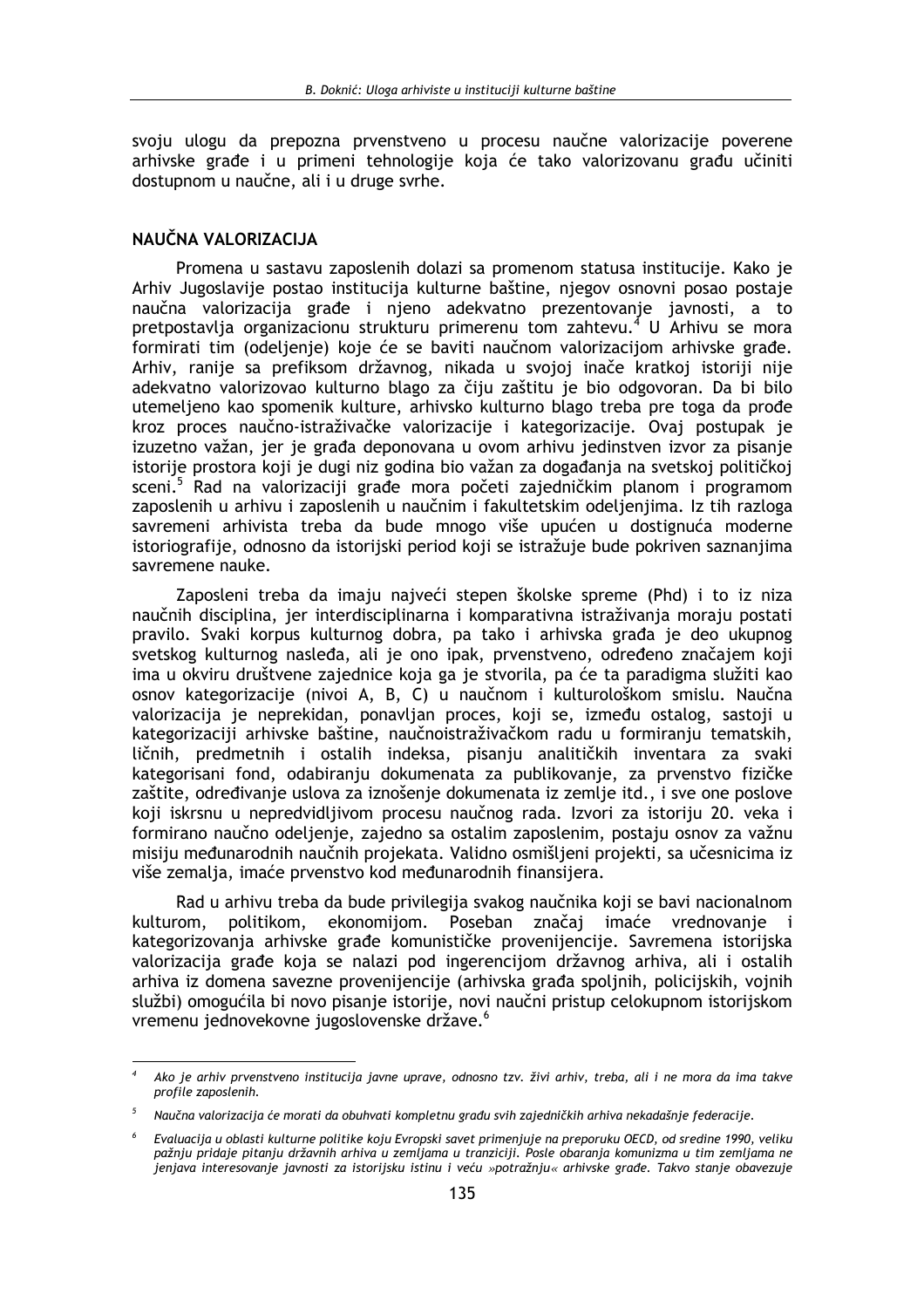# STRUČNA I TEHNIČKA VALORIZACIJA

Naučna valorizacija građe, pod kojom se prvenstveno podrazumeva naučnoistorijsko vrednovanje, kreativan je i dugotrajan proces sa velikom nepoznanicom koja prati ceo tok istraživanja. Da bi se naučna valorizacija nesmetano obavljala, mora da se osloni na dobro urađenu drugu vrstu valorizacije, bolje rečeno prvu, zaštitnu. Ta prva valorizacija je proces koji počinje odvajanjem arhivske građe od celokupnog registraturskog materijala. Takva praksa je prepoznatljiva u arhivskom zakonodavstvu koje poznaje samo valorizaciju vezanu za postupak odabiranja i škartiranja registraturskog materijala. Pošto je ta vrsta valorizacije konačna, ona se vrši po unapred formiranim listama kategorija, koje ne ostavljaju ni najmanju sumnju da bi mogao biti okrnjen sadržaj arhivske građe. Po pravilima savremene arhivistike, ova vrsta valorizacije se ne vrši u istorijskom arhivu, pogotovu ne u tzv. mrtvim arhivima, ali to nije slučaj sa Arhivom Jugoslavije. Često ishitrenim odlukama u Arhivu je deponovan kilometarski registraturski materijal, pa predstoji mukotrpan posao stručno-arhivističke valorizacije i odabir arhivske građe. Na takvom odgovornom, ali manje složenom poslu treba uposliti timove vrsnih arhivista, specijalizovanih po vrstama fondova i istorijskom vremenu u kojem je nastajala arhivska građa. Takvi stručni timovi su neophodni, jer se bez primarnih lista sa rokovima čuvanja građe, u okviru neupotrebljivog, najčešće centralizovano vođenog kancelarijskog poslovanja, moraju osmisliti liste kategorija na osnovu kojih će se vršiti konačna valorizacija (klasifikacija i sistematizacija) registraturskog materijala. Zato, sem istoričara u tim timovima treba da budu ekonomisti, pravnici, politikolozi, sociolozi, istoričari umetnosti. Ovako konačno klasifikovana, sistematizovana i opisana građa spremna je za javnu upotrebu.

Kao što se nijedno kulturno blago ne daje svakom zajnteresovanom na neograničenu upotrebu, tako će se morati ubuduće postupati i sa arhivskom građom. Arhiv, koji je deo kulturne baštine, obavezan je kao i svaka institucija tog profila da poklanja izuzetnu pažnju kulturnom blagu (različite vrste papira, fotografije, geodetske karte, mikrofilm), koji poseduje, odnosno da je adekvatno zaštiti. Zaštita u arhivima mora da ima isti značaj koji ima i u ostalim institucijama za zaštitu pokretne kulturne baštine. Fizička zaštita, ali i primena novih tehnologija takođe spada u onaj deo koji treba popuniti novim profilom zaposlenih. Odeljenje za konzervaciju treba popuniti stručnim kadrovima, visokoobrazovanim za rad sa najmodernijim sredstvima fizičke zaštite papira. U cilju bolje zaštite neophodno je primeniti savremena dostignuća presnimavanja i umnožavanja (mikrofilm, digitalizacija). Digitalizacija arhivske građe je neophodna kao zaštita, ali je i to način njene najadekvatnije dostupnosti arhivske dokumentacije. Prelaskom na takvu elektronsku prezentaciju omogućen je direktan pristup arhivskom materijalu, čime su otvorena nova polja rada, ali su nastali i novi problemi prostekli iz mogućnosti gubitka izazvanih promenama softverskih normi. Za razliku od arhivskog materijala iz prošlosti koji je mogao biti uništen svesnom nepažnjom ili nekom vanrednom situacijom, savremene elektronske informacije mogu da se izgube ako nisu adekvatno memorisane. Zato je potrebna kontinuirana kontrola čak i »trajnih zapisa«, kao što je memorisanje na CD-ROM, DVD, HD-ROM.<sup>7</sup> Takvim problemima zaštite u arhivu treba da se bavi određen broj stručnjaka.

nacionalne arhive na stvaranje uslova za punu dostupnost arhivskih dokumenata, sem onih koji su zakonom izuzeti

Leksikon savremene kulture, Beograd, 2008.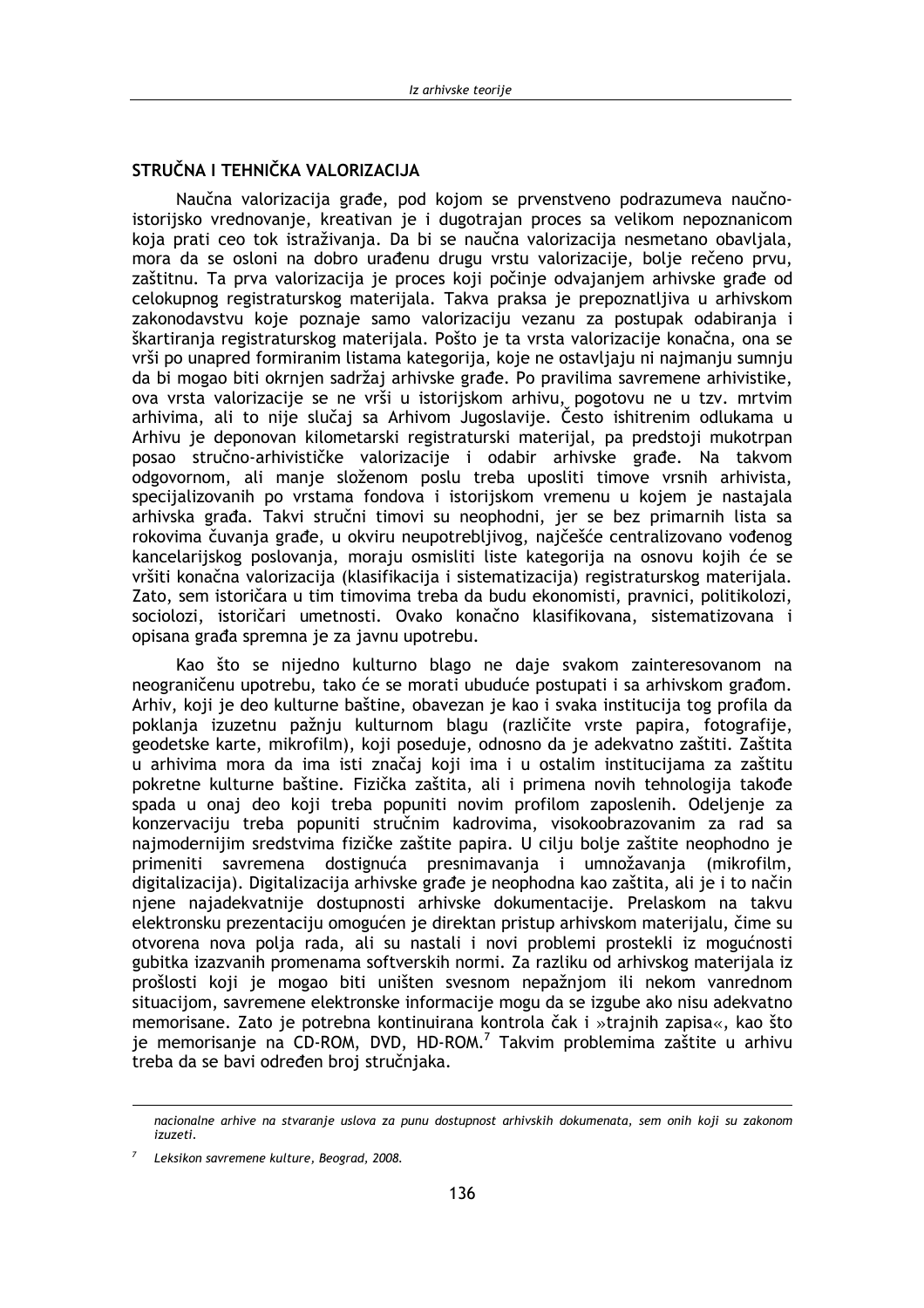Digitalizacija arhivske građe, kao i mogućnost elektronskog komuniciranja otvara vrata neslućenim mogućnostima povezivanja arhiva sa drugim sličnim institucijama. To povezivanje, ranije mnogo skromnije i manje frekventno, najčešće u vidu udruženja, danas pod modernim nazivom networking pruža neslućene mogućnosti permanentnog, nehijerarhijskog povezivanja učesnika u cilju uzajamne pomoći, razmenjivanje ideja, formulisanja zajedničkih akcija i zajedničkih prezentacija. Prednost ovakve komunikacije sa institucijama kulturne baštine (EFAH, između ostalih), za instituciju i pojedinca ogleda se u razmeni informacija i programa, naručivanju i omogućavanju istraživanja, organizovanju skupova i seminara, štampanju publikacija i biltena. Ovakav način komunikacije je perspektivan čak i u društvima koja su ekonomski daleko od statusa informatičkog društva, kao što je naše, jer se kategorijom tokova, kao karakteristikom umrežavanja, razbija profesionalna izolovanost. Mreže u oblasti arhivistike treba da ispoljavaju profesionalizam, sa posebnim akcentom na permanentnom stručnom usavršavanju i etici arhivista, ali i da iskazuju osnovne ljudske vrednosti i osnovna ljudska prava, što je osobenost takve vrste komunikacije u svim oblastima kulture. Mreže u kulturi su prevashodno formirane van međudržavnih dogovora, jer su proizvod civilnog društva, ali nije na odmet uspostavljanje mreže u arhivistici i putem dogovora država. Networking komunikacija zato zahteva posebno osposobljene arhiviste, sa znanjem i entuzijazmom za ovakvu vrstu poslova.

## MARKETING I MENADŽMENT

U arhivu, kao instituciji kulturne baštine, treba da se osposobi tim koji će primenjivati ideju i praksu modernog marketinga, primerenog poželjnom statusu arhiva u kulturi i nauci države. Ovome ide na ruku i promena ranije paradigme »kultura za sve« u paradigmu »sve sa kulturom,« a ona podrazumeva estetizaciju svih sfera društvenog života.

S obzirom na to da u javnom sistemu kulture, koji podstiče država, rastu pritisci vezani za ekonomsku isplativost svakog projekta, normalno je očekivati da dugotrajan i skup posao u okviru institucija kulturne baštine mora da bude finansijski isplativ. U doba ispražnjenih kasa u javnim delatnostima, posebno u kulturi, menadžment u kulturi se više sagledava kao instrument koji treba da osigura sredstva i efikasnost poslovanja. Arhiv, kao institucija neprofitne delatnosti, mora da menja takvu politiku poslovanja i da se prilagođava trendu tržišne utakmice. Te promene će verovatno u početku biti simbolične, ali se mora početi sa promenom svesti o budžetskoj donaciji kao jedinoj mogućnosti finansijskog preživljavanja.<sup>8</sup> Za početak u Arhivu Jugoslavije je napravljena cenovna lista usluga koje institucija može da ponudi, sa tendencijom rasta i cena i vrsta usluga koje možemo da pružimo korisnicima (arhivska građa za publikovanje, iznajmljivanje konferencijskih i izložbenih sala, iznajmljivanje zgrade za filmska snimanja, itd.). Menadžerski početak za sada obećava bolje dane. Da bi se to ostvarilo potreban je dobar marketing koji će reklamirati kulturne projekte, a oni moraju biti osmišljeni i realizovani od strane tima zaposlenih arhivista. Vrste, oblike i način realizacije projekata koje će realizovati samo zaposleni u arhivu tek treba dobro proučiti, jer ti projekti će biti osnova za marketing. S obzirom na suštinu arhivskog posla najčešća vrsta kulturnog projekta ostaće izložbe. Organizacija izložbi mora biti smišljenije pravljena, izložbe moraju biti i tematski i umetnički rešavane mnogo intrigantnije. Kao osnovni kulturni projekat ostaje organizacija tribina (naučna i stručna

Philippe Kotler, Marketing for Non-profit organisations, London, 1982.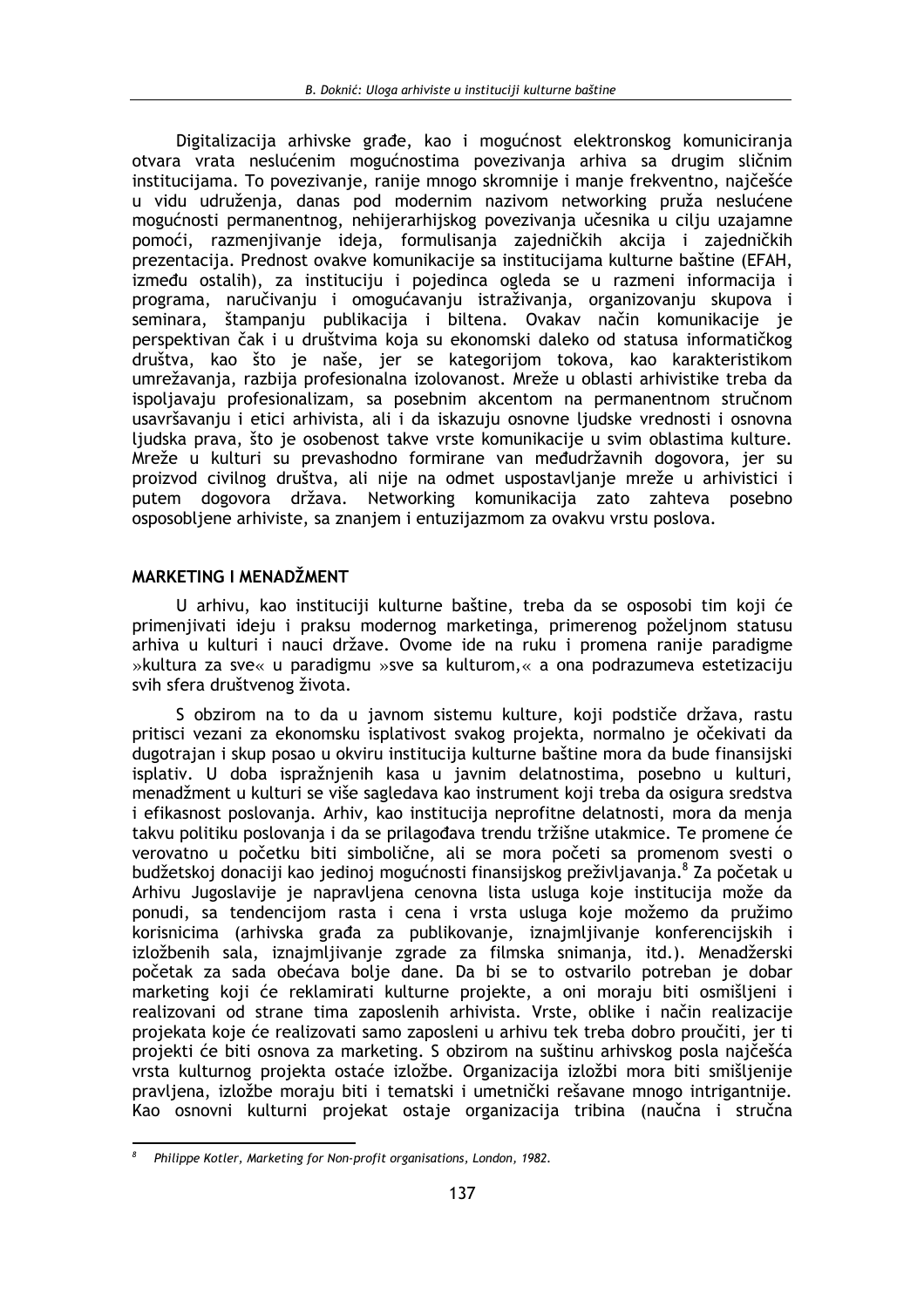predavanja, promocije knjiga); organizovanje raznih vrsta tečaieva (arhivistički za đake i studente, konzervatorsko-restauratorski, tečajevi diplomatike, sfragistike, paleografije, arheografije - sve vezano za 20. vek, itd.), projekcije mikrofilmova. Kompleksniji projekati koje organizuju zaposleni u arhivu u zajednici sa sličnim institucijama jesu manifestacije, proslave, naučni skupovi radionice složenijeg sadržaja i dužeg vremenskog trajanja. Sve ovo taksativno nabrojano deluje jako jednostavno, ali je to samo utisak. Da bi se animirala nova publika, ali i ona stara vratila potreban je tim od nekoliko ljudi. Realizacija, a posebno osmišljavanje svih ovih projekata, ali i smišljanje novih, predstavlja proces koji iziskuje kompetentne arhiviste, kako nazivamo sve zaposlene u arhivskoj ustanovi.<sup>9</sup> Uzmimo samo za primer organizovanje izložbe, koja se u tradicionalnim arhivskim poimanjima smatrala najjednostavijim vidom kulturnog projekta. Arhivisti treba, u okviru grube skice, da odrede cilj izložbe i da pretpostave ciljnu publiku, a na osnovu toga broj i vrstu dokumenata, način njihove prezentacije (klasičan, moderni, ili...), enterijer, katalog, pozivnice, način oglašavanja, itd. Sa istom pažnjom i znanjem treba osmisliti raznovrsne tribine, promocije, tematske umetničke večeri. Takav stil u poslovanju, a u korespondenciji sa paradigmom »sve sa kulturom« postaje najfiniji i najtrajniji vid difuzije kulture. To je pravi način kojim treba uvesti publiku, posebno mlađu, u arhivsku instituciju. I zadržati njihovu pažnju. Korist od takvog menadžmenta je obostrana - i sa pozicija konzumenta kulture i sa pozicije davaoca kulturne usluge. Porazno je iz budžeta finansirati skupe projekte kojima prisustvuju pretežno penzioneri, bivši zaposleni. Arhiv, sa kulturnim blagom koji poseduje, može da se afirmiše u svim kulturnim akcijama, kako unutardržavnim, tako i na nivou zemalja o čijoj prošlosti svedoče njegova dokumenta, a kao nekadašnji državni arhiv i na evropskom nivou.<sup>10</sup> Dijapazon kulturnih akcija čiji sudionik može biti arhivska građa odnosi se na sve oblasti u kojima se vrši razvoj i unapređenje evropske kulturne baštine, uspostavljanje networkinga i partnerstva, sve akcije u kojima se osmišliavaju inovacije, usavršavanje i veća profesionalna pokretlijvost. Cili ovakvih kulturnih akcija je da se probudi interesovanje zajednice za određene društvene fenomene, čijom bi promenom došlo do pobolišanja nivoa znanja i informisanosti u kulturno-istoriiskoi oblasti.

# **ZAKLJUČAK**

Savremeno društvo kao osnovu svoje mobilnosti pretpostavlja znanje i informaciju. Da bi se znanje i informacije adekvatno i na najširi način primenili neophodna je visoka tehnologija. Da bi se primenila visoka tehnologija treba da se izvrši klasifikacija ogromne količine informacija i da se odrede prioriteti u njihovoj javnoj upotrebi.

Na tim istim osnovama treba da radi savremeni arhiv, prvenstveno onaj arhiv koji je gašenjem stvaraoca građe, za čije je potrebe formiran, postao jedini istorijski izvor za njegovo naučno i kulturno proučavanje. U arhivu kao instituciji kulturne baštine moraju se formirati nova odeljenja i sistematizovati novi profili zaposlenih. Novi deo zaposlenih biće timovi naučnih i kulturnih poslenika, koji moraju da se prihvate kontinuiranog i pionirskog posla naučne valorizacije arhivskih fondova, delova fonda, kao i pojedinih dokumenata, ali i timovi osposobljenih informatičara na poslovima primene nove tehnologije, kojom će se najadekvatnije zaštititi arhivska građa, ali i učiniti dostupnom svakom zainteresovanom istraživaču. Uvođenje

Peter Drucker, Managing the Non-profit Organisation, principles and practises, New York, 1990.

Peter Rot, Sponzorisanje kulture, Beograd, 1996.